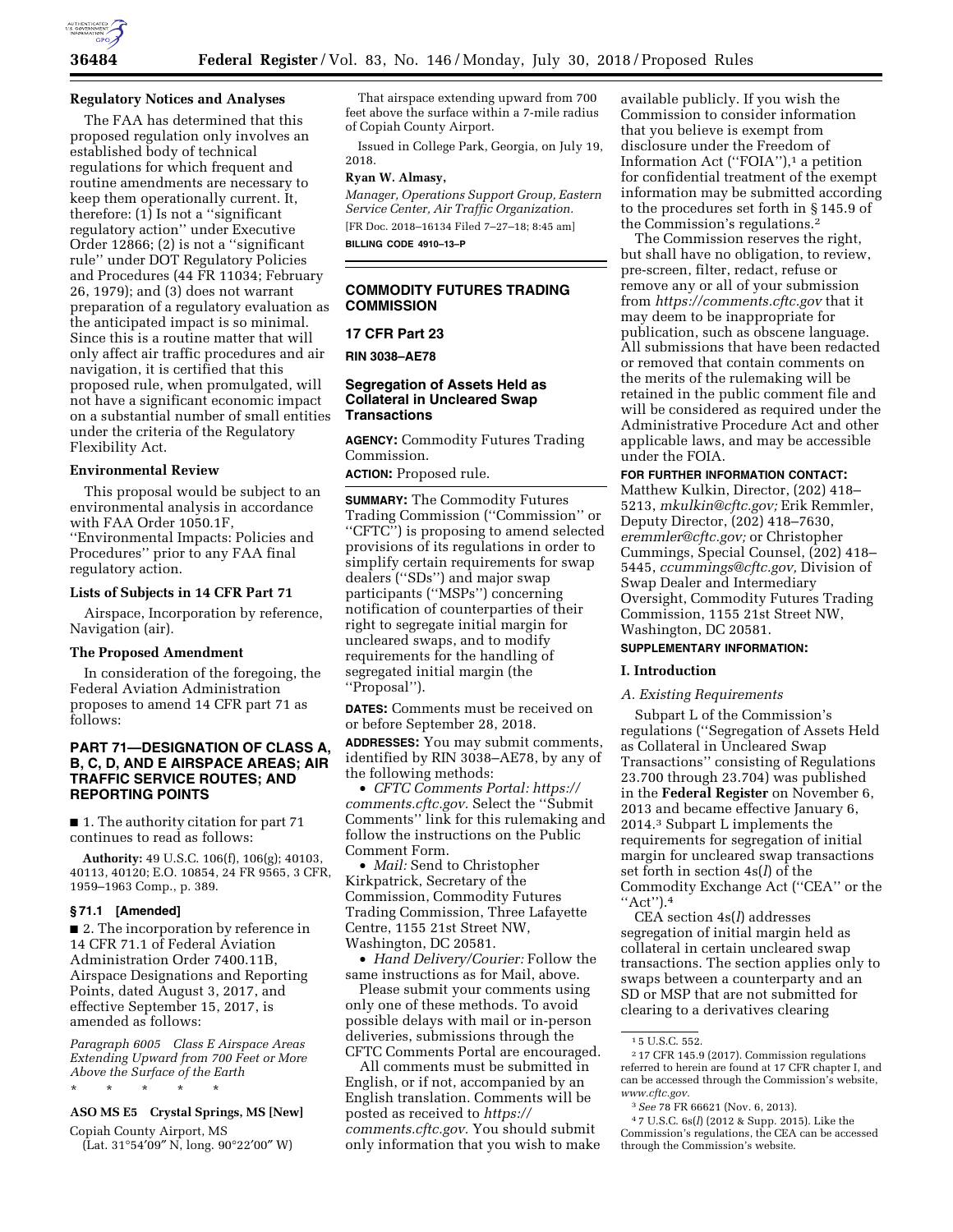organization (''DCO''). It requires that an SD or MSP notify a counterparty that the counterparty has the right to require that any funds or property the counterparty provides as initial margin be segregated in a separate account from the SD's or MSP's assets. The separate account must be held by an independent third-party custodian and designated as a segregated account for the counterparty. CEA section 4s(*l*) does not preclude the counterparty and the SD or MSP from agreeing to their own terms regarding investment of initial margin (subject to any regulations adopted by the Commission) or allocation of gains or losses from such investment. If the counterparty elects not to require segregation of margin, the SD or MSP is required to report quarterly to the counterparty that the SD's or MSP's back office procedures relating to margin and collateral are in compliance with the agreement between the counterparty and the SD or MSP.

In January 2016, the Commission adopted margin requirements for certain uncleared swaps applicable to SDs and MSPs for which there is no prudential regulator ("CFTC Margin Rule").<sup>5</sup> The prudential regulators (''Prudential Regulators'') include the Federal Reserve Board, the Office of the Comptroller of the Currency, the Federal Deposit Insurance Corporation, the Farm Credit Administration, and the Federal Housing Finance Agency.6 The Prudential Regulators adopted margin requirements similar to the CFTC Margin Rule for swaps entered into by SDs and MSPs that they regulate (''Prudential Regulator Margin Rules'') in November 2015.7 The CFTC Margin Rule and the Prudential Regulator Margin Rules establish initial and variation margin requirements for SDs and MSPs.8

Prior to the CFTC Margin Rule effective date of April 1, 2016, if initial margin was to be exchanged by counterparties to uncleared swaps involving an SD or MSP, the requirements of subpart L applied. The CFTC Margin Rule amended Regulation 23.701 to clarify that from and after the effective date of the CFTC Margin Rule, the requirements of Regulations 23.702 and 23.703 did not apply in those

circumstances where segregation is mandatory under the CFTC Margin Rule.9 As a result, Regulations 23.702 and 23.703 generally only apply when initial margin is to be exchanged between an SD or MSP and (i) a nonfinancial end-user, or (ii) a financial end-user without ''material swaps exposure,'' as defined in the CFTC Margin Rule.

Regulation 23.700 defines certain terms used in subpart L. Regulation 23.701 requires an SD or MSP: (1) To notify each counterparty to a swap that is not submitted for clearing, that the counterparty has the right to require that any initial margin it provides be segregated; (2) to identify a creditworthy custodian that is a non-affiliated legal entity, independent of the SD or MSP and the counterparty, to act as depository for segregated margin assets; and (3) to provide information regarding the costs of such segregation. The regulation specifies that the notification is to be made (with receipt confirmed in writing) to an officer (of the counterparty) responsible for management of collateral (or to specified alternative person(s)), and that it need only be made once in any calendar year. Finally, the regulation provides that a counterparty can change its election to require (or not to require) segregation of initial margin by written notice to the SD or MSP.

Regulation 23.702 reiterates the requirement that the custodian be a legal entity independent of the SD or MSP and the counterparty. It also requires that segregated initial margin be held in an account segregated for, and on behalf of, the counterparty and designated as such. Finally, the regulation specifies that the segregation agreement is to provide that: (1) Withdrawals from the segregated account be made pursuant to agreement of both the counterparty and the SD or MSP, with notification to the nonwithdrawing party; and (2) the custodian can turn over segregated assets upon presentation of a sworn statement that the presenting party is entitled to control of the assets pursuant to agreement among the parties.

Regulation 23.703 restricts investment of segregated assets to investments permitted under Regulation 1.25, and (subject to that restriction) permits the SD or MSP and the counterparty to

agree in writing as to investment of margin and allocation of gains and losses.

Regulation 23.704 requires the SD's or MSP's chief compliance officer (''CCO'') to report quarterly to any counterparty that does not elect to segregate initial margin whether or not the SD's or MSP's back office procedures regarding margin and collateral requirements were, at any point in the previous calendar quarter, not in compliance with the agreement of the counterparties.

### *B. Factors Considered by the Commission*

After more than four years of administering subpart L of part 23, the Commission has observed that the detailed requirements of those regulations have proven difficult for SDs and MSPs to implement and to satisfy in a reasonably efficient manner. These observations have been buttressed by suggestions submitted in response to the Commission's Project KISS initiative as described below. In addition, the Commission understands that very few swap counterparties have exercised their rights to elect to segregate initial margin collateral pursuant to subpart L during the four years the regulations have been effective.

Early in the implementation period, in response to multiple inquiries, Commission staff issued Staff Letter 14– 132 (October 31, 2014) 10 providing interpretative guidance to SDs and MSPs regarding application of certain of the segregated margin requirements. In particular, the letter noted concerns expressed by SDs and MSPs that despite their earnest efforts to obtain confirmation of receipt of notification and election regarding segregation, failure by a counterparty to respond to the SD or MSP could bar any further swap transactions with the counterparty until a response was received.11 However, notwithstanding the issuance of Staff Letter 14–132, issues regarding compliance with subpart L continue to be raised.12

<sup>5</sup>Margin Requirements for Uncleared Swaps for Swap Dealers and Major Swap Participants, 81 FR 636 (Jan. 6, 2016). The CFTC Margin Rule, which became effective April 1, 2016, is codified in part 23 of the Commission's regulations. 17 CFR 23.150 through 23.159, 23.161.

<sup>6</sup> 7 U.S.C. 1a(39).

<sup>7</sup>*See* Margin and Capital Requirements for Covered Swap Entities, 80 FR 74840 (Nov. 30, 2015).

<sup>8</sup>*See* 17 CFR 23.151.

<sup>9</sup> 81 FR 704 (Jan. 6, 2016). The amendment did not address the application of subpart L to swaps subject to mandatory segregation under the Prudential Regulator Margin Rules. As described below, this Proposal would clarify that the swaps subject to the Prudential Regulator Margin Rules are to be addressed in the same manner as swaps subject to the CFTC Margin Rule.

<sup>10</sup>*See* CFTC Staff Letter No. 14–132 (October 31, 2014), available at *[https://www.cftc.gov/sites/](https://www.cftc.gov/sites/default/files/idc/groups/public/@lrlettergeneral/documents/letter/14-132.pdf)  [default/files/idc/groups/public/@lrlettergeneral/](https://www.cftc.gov/sites/default/files/idc/groups/public/@lrlettergeneral/documents/letter/14-132.pdf)  [documents/letter/14-132.pdf.](https://www.cftc.gov/sites/default/files/idc/groups/public/@lrlettergeneral/documents/letter/14-132.pdf)* 

<sup>11</sup>The Proposal would address generally some of the confusion that prompted the issuance of Staff Letter 14–132 in the context of other changes to subpart L that are proposed.

<sup>12</sup>For example, issues regarding compliance with these regulations have been raised with the National Futures Association as recently as January 2018, indicating ongoing uncertainty. *See* pp. 6–7 of the transcript of the NFA Swap Dealer Examination Webinar, January 18, 2018, available at *[https://www.nfa.futures.org/members/member-](https://www.nfa.futures.org/members/member-resources/files/transcripts/sdexamswebinartranscriptjan2018.pdf)*Continued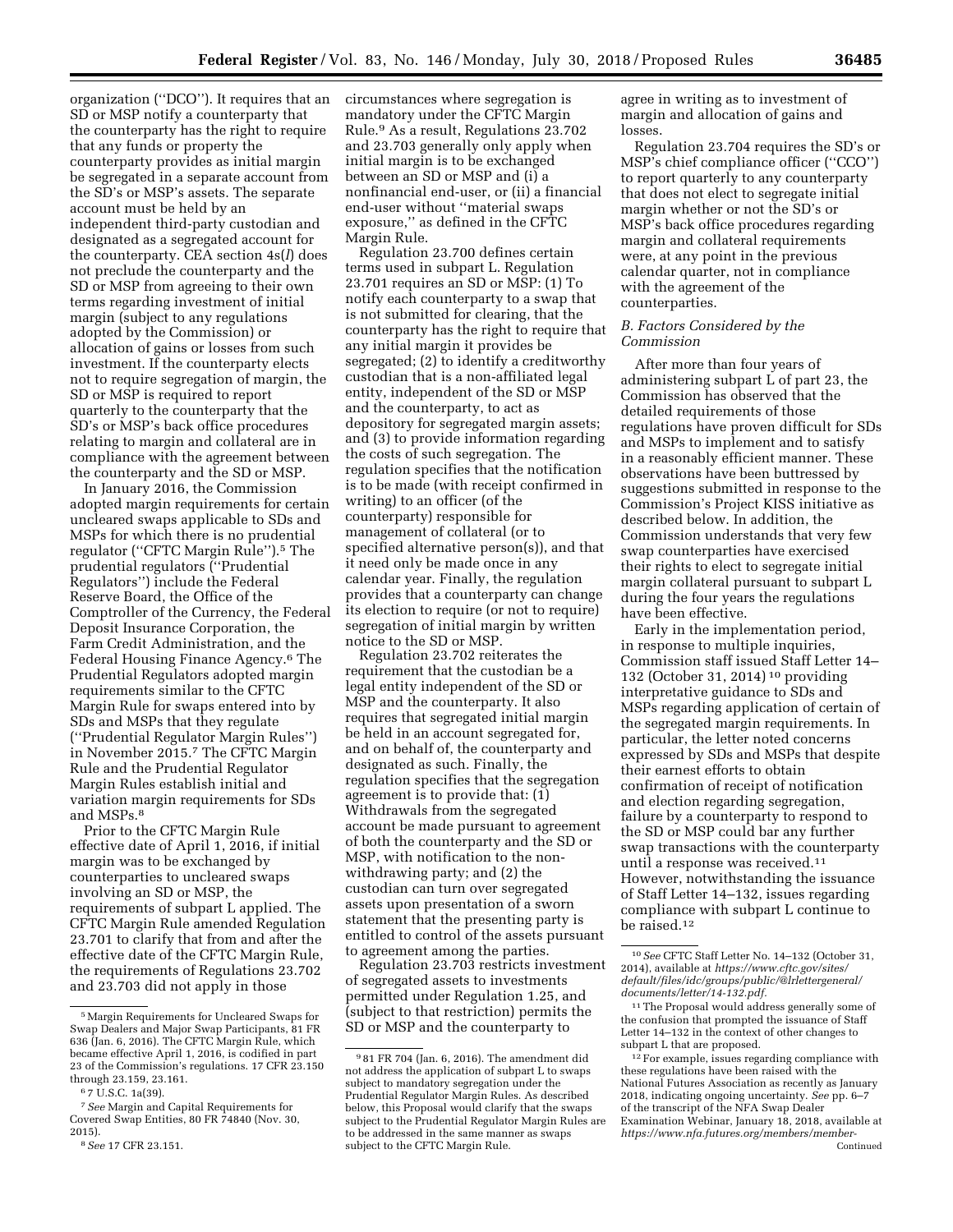On May 9, 2017, the Commission published in the **Federal Register** a request for information 13 pursuant to the Commission's Project KISS initiative seeking suggestions from the public for simplifying the Commission's regulations and practices, removing unnecessary burdens, and reducing costs. A number of suggestions received addressed various provisions of subpart L. In general, the suggestions echoed Commission staff concerns that the requirements in subpart L may be more burdensome than is necessary to achieve the purposes of the statute and that the requirements may be counterproductive by discouraging the use of individual segregation accounts.14 Persons responding to Project KISS also noted that some requirements cause confusion because they overlap with segregation requirements in the margin regulations more recently adopted by the CFTC and Prudential Regulators.15 Furthermore, responders noted that the requirements in subpart L are overly prescriptive eliminating the possibility for reasonable bilateral negotiation of certain terms that takes place in the normal course to determine appropriate collateral arrangements based on the circumstances of the broader counterparty relationship.16

Responders also asserted that counterparties to uncleared swaps rarely elect to require segregation of margin pursuant to the existing provisions of subpart L.17 Commission staff has observed evidence of minimal uptake of the election to segregate. In addition,

14*See, e.g.* letter from the Financial Services Roundtable (''FSR Letter''), dated September 30, 2017 at 55 (noting that ''compliance with these regulations has proven to be unduly burdensome for swap dealers when weighed against the protections afforded to swap counterparties thereunder''), *[https://comments.cftc.gov/](https://comments.cftc.gov/PublicComments/ViewComment.aspx?id=61427&SearchText=)  [PublicComments/ViewComment.aspx?](https://comments.cftc.gov/PublicComments/ViewComment.aspx?id=61427&SearchText=) [id=61427&SearchText=.](https://comments.cftc.gov/PublicComments/ViewComment.aspx?id=61427&SearchText=)* 

15 *Id. See also* letter from the Securities Industry and Financial Markets Association (''SIFMA Letter'') dated September 29, 2017 at 2 (''These requirements create unnecessarily burdensome obligations, which in many instances are duplicative or create confusion due to parallel mandatory collateral segregation requirements found within the CFTC and [prudential regulator] rules on margin requirements for non-centrally cleared swaps, and similar requirements in foreign jurisdictions.").

16*See* SIFMA Letter at 2. *See also* letter from the Global Foreign Exchange Division of the Global Financial Markets Association, dated September 29, 2017.

17*See* FSR Letter at 55 (''Our members have advised that counterparties (i) rarely, if ever, elect to segregate [initial margin] and (ii) have found little use for receiving the notices.''). 18*See* 17 CFR 23.700.

Commission staff has discussed this issue with the National Futures Association (''NFA'') to ascertain NFA's observations from examining a substantial number of SDs in connection with the implementation of subpart L. Based on this experience, it appears that for nearly every SD examined, fewer than five counterparties elected segregation pursuant to subpart L since registration. For some SDs, not a single counterparty has elected to segregate pursuant to subpart L.

In light of these considerations, the Commission is proposing to amend the regulations governing segregation of margin for uncleared swaps. The Commission believes that the amendments proposed today will reduce unnecessary burdens on registrants and market participants by simplifying some overly detailed provisions, thereby reducing the intricate and prescriptive requirements that have been found during implementation to provide little or no benefit. These changes will also facilitate more efficient swap execution by eliminating complexity and confusion that slows down documentation and negotiation of hedging and other swap transactions. Finally, the amendments, by reducing the prescriptive elements of the rule, potentially could encourage more segregation (as was intended by the statute) by providing flexibility for the parties to establish segregation arrangements that better suit their specific needs.

At the same time that the Commission is proposing specific changes, it is seeking comment from the public on the appropriateness of these changes, as well as suggestions for other amendments that can streamline, simplify, and reduce the costs of these regulations without sacrificing the protections called for by CEA section 4s(*l*).

### **II. The Proposal**

### *A. Regulation 23.700—Definitions*

Section 23.700 defines ''Margin'' as ''both Initial Margin and Variation Margin."<sup>18</sup> As proposed to be amended, subpart L would no longer refer collectively to initial margin and variation margin, since the right to require segregation applies only to initial margin, and not to variation margin. Thus, there is no need for the separate defined term ''Margin.'' The Commission therefore proposes to eliminate the definition of Margin from Regulation 23.700, and to make

conforming changes to subpart L by replacing the term ''Margin'' with ''Initial Margin'' in Regulations 23.701, 23.702, and 23.703.19

### *B. Regulation 23.701—Notification of the Right To Require Segregation*

Paragraphs (a) and (b) of Regulation 23.701 direct an SD or MSP to notify each counterparty of the right to require segregation of initial margin. The language used is consistent with CEA section 4s(*l*). Paragraphs (c), (d) and (e) add specific requirements not expressly established in the statute. Paragraph (c) requires the SD or MSP to furnish the required notification to an officer of the counterparty responsible for management of collateral, or if no such person is identified by the counterparty, then to the chief risk officer, or if there is no such officer, to the chief executive officer, or if none, the highest-level decision-maker for the counterparty. Paragraph (d) requires the SD or MSP, ''prior to confirming the terms of any such swap,'' to obtain confirmation of receipt of the notification, and the counterparty's election to require or not require segregation of initial margin (such confirmation to be retained in accordance with Regulation 1.31). Paragraph (e) provides that the notification need be made only once in any calendar year.20 Finally, paragraph (f) provides that the counterparty may change the segregation election at its discretion by providing a written notice to the SD or MSP. Paragraph (f) is not being amended in this Proposal except to redesignate it as paragraph (d).

Based on staff's implementation experience and on suggestions received in connection with Project KISS, the Commission believes that these requirements are unnecessarily prescriptive and that they do not reflect the practical realities of how over-thecounter swap transactions are negotiated and managed by the parties. Accordingly, the Commission is proposing to modify the notification requirement in paragraph (a) and to remove the requirements in existing paragraphs (c), (d) and (e).

Under the Proposal, paragraph (a) would be revised to require that the notification to a counterparty be made prior to execution of the first uncleared swap transaction that provides for the

*[resources/files/transcripts/sdexamswebinar](https://www.nfa.futures.org/members/member-resources/files/transcripts/sdexamswebinartranscriptjan2018.pdf) [transcriptjan2018.pdf.](https://www.nfa.futures.org/members/member-resources/files/transcripts/sdexamswebinartranscriptjan2018.pdf)* 

<sup>13</sup>*See* 82 FR 21494 (May 6, 2017) and 82 FR 23765 (May 24, 2017).

<sup>19</sup>A grammatical change is also proposed for the definition of the term ''segregate.''

<sup>20</sup>Some confusion has been caused by the requirement in paragraph (d) to provide the notice ''prior to confirming the terms of any such swap,'' and the requirement in paragraph (e) to provide the notice once in any calendar year.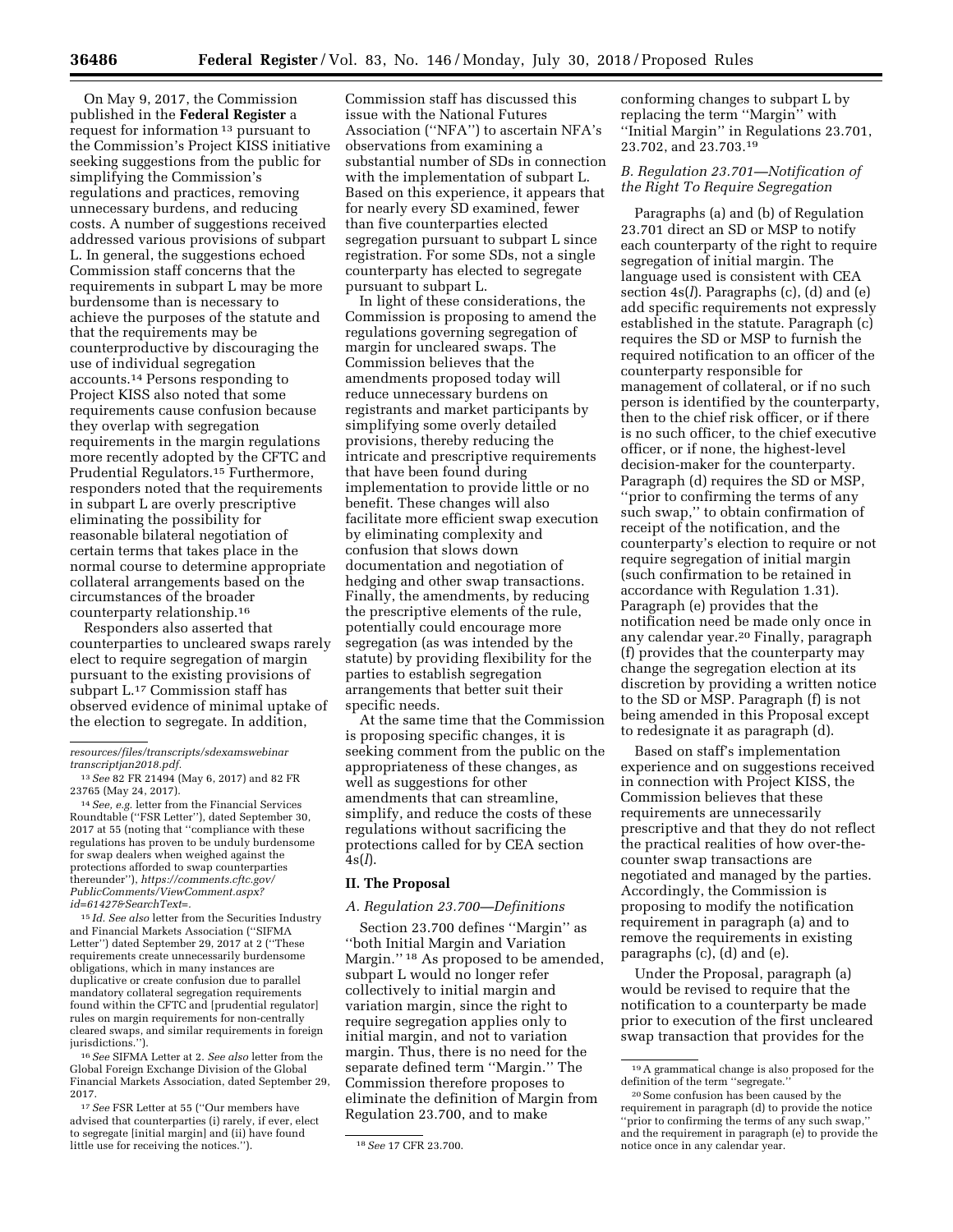exchange of initial margin, $2<sup>1</sup>$  not prior to each transaction or annually as currently prescribed by paragraphs (d) and (e).22 CEA section 4s(*l*) requires notification of the right to segregate ''at the beginning of a swap transaction.'' The Commission is interpreting that phrase to mean at the beginning of an SD's or MSP's swap transaction relationship with each counterparty.

This interpretation is consistent with the Commission's stated view when it originally proposed and adopted Regulation 23.701(e), which only requires notice once a year. With respect to the phrase in the statute ''at the beginning of a swap transaction,'' the Commission noted that ''[w]hile this language could be read to require transaction-by-transaction notification, where the parties have a pre-existing or on-going relationship, such repetitive notification could be redundant, costly and needlessly burdensome.'' 23

When adopting final Regulation 23.701(e), the Commission considered comments requesting a loosening of the once-per-year notice requirement and rejected the requests in the belief that requiring notification once each year would balance the burden of providing notices and getting responses with the importance of the right to segregate initial margin.24 At this time, based on implementation experience, the Commission is proposing to require notification at the beginning of a swap trading relationship that provides for exchange of initial margin. The importance of the notification informing the counterparty of the right to segregate is paramount at the beginning of the SD/ MSP—counterparty relationship. It is at the time the parties initiate the first transaction that the decision to segregate initial margin will typically be made.25 Subsequent notifications are repetitive to the initial notification and risk adding confusion over the duration of the contractual relationship of the parties. In this regard, the Commission understands that counterparties rarely change their election, once made. Accordingly, in addition to modifying the notification requirement in

24 *Id.* 

paragraph (a), the Commission proposes to eliminate paragraph (e)'s annual notification requirement in lieu of the proposed notification at the beginning of the first uncleared swap transaction that provides for exchange of initial margin.

Paragraph (a) would also be revised to eliminate the notification requirement where segregation is mandatory under Regulation 23.157 and where it is mandated under applicable rules adopted by a Prudential Regulator under CEA section 4s(e)(3). Paragraph (a)(2) (the requirement that the notification identify one or more creditworthy, independent custodians) would be deleted because selection of a custodian can be made when and if the counterparty elects to require segregation. Because very few counterparties elect to require segregation, it is unnecessarily burdensome to require an SD or MSP to confirm which custodians are available and continually update its notification form with the name of the custodian(s) available. Moreover, the Commission understands that a counterparty's initial decision to consider requiring (or not requiring) segregation is driven principally by whether the counterparty is concerned about protecting its initial margin and the terms of the segregation agreement, and not by the identity of the custodian. Similarly, paragraph (a)(3) (information regarding the price for segregation for each custodian) would be deleted because such pricing may vary for each segregation arrangement and would normally be subject to negotiation. To the extent pricing would be a factor in the decision to segregate, counterparties can and do discuss pricing as a term of the custodial arrangement when the counterparty indicates an interest in segregation. Moreover, the requirements in paragraphs (a)(2) and (a)(3) are not found in CEA section 4s(*l*).

Similarly, the Proposal would eliminate the requirement in current paragraph (c) that the SD or MSP provide the notification to a person at the counterparty with a specific job title. Based on implementation experience, the Commission is of the view that the regulation as initially adopted is unnecessarily prescriptive in dictating who must receive the notification. For example, in many cases, the person at the counterparty best situated to evaluate the notification and the decision to segregate will be a person directly involved in negotiating the swap regardless of that person's title. The Commission notes that in removing the specific designation of officers to receive the notification it is not

eliminating the expectation that each registrant will use reasonable judgment in identifying an appropriate person at the counterparty who can evaluate the right to elect segregation (and either act on it or bring it to the attention of someone in a position to act on it). The Commission continues to believe that, to be effective, the notification must be made to a person at the counterparty who understands its meaning and, to the extent necessary, can direct it to the appropriate personnel at the counterparty. The proposed change seeks to advance the same underlying policy objective as the current requirement (namely that the notification be given to appropriate personnel at the counterparty), but would recognize that dictating how counterparties communicate the information in question creates unnecessary burdens and potentially hinders the ability of the parties to direct the information to the person(s) best situated to evaluate it.

As proposed, new paragraph (c) would simplify requirements in existing Regulation 23.701 by providing that ''[i]f the counterparty elects to segregate initial margin, the terms of segregation shall be established by written agreement.''

As noted above, the Commission is proposing to eliminate the additional requirements in existing paragraph (d), which are more extensive than the notification requirements set forth in CEA section 4s(*l*). Subsequent to adoption of subpart L, experience with implementation of the requirements of Regulation 23.701 has made the Commission aware of problems experienced by registrants in complying with these additional requirements. For example, persons seeking guidance have noted that paragraph (d)'s current requirement that the SD not execute a swap with the counterparty until it receives confirmation of the counterparty's receipt of the notification has the potential to block swap trading in some circumstances.26 Instances of forestalled trading caused by this requirement could be particularly harmful for nonfinancial end-users that have ongoing, dynamic hedging programs (to hedge, for example, commodity price risk or foreign exchange risk).

Based on implementation experience, compliance with the existing segregation notification requirements in the regulation necessitates lengthy explanations and instructions from SDs and MSPs to their counterparties and imposes additional administrative

<sup>21</sup>This revision is consistent with guidance provided in Staff Letter 14–132, cited above.

<sup>22</sup>Thus, under the Proposal paragraph (e) of Regulation 23.701 (providing that the notification need only be made once in any calendar year) would become unnecessary, and is proposed to be deleted.

<sup>23</sup> 78 FR 66625.

<sup>25</sup>For existing master netting agreements for which the SD has already sent a segregation notice, the Commission is of the view that such notice would be sufficient for purposes of complying with the amended regulations, if adopted, and therefore the SD would not be required to send a new notice. receive the notification it is not <sup>26</sup>*See* Staff Letter 14–132, cited above.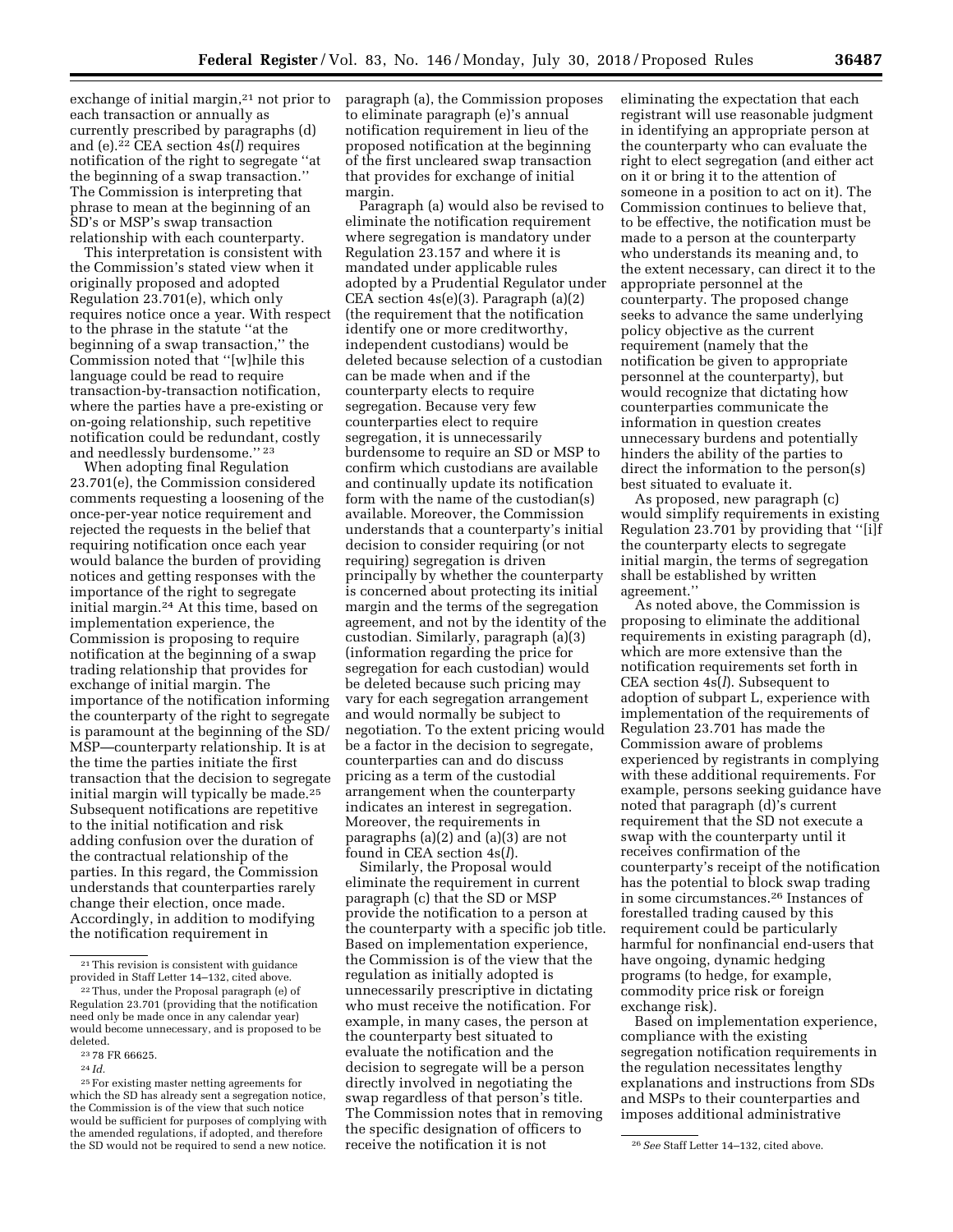processes requiring counterparties to take steps that are outside of the normal course of transacting in swaps. Some of these steps cause transaction delays and deviations from established business procedures for collateral custodial arrangements and disclosure of counterparty rights generally, and do not advance the counterparty's right to segregate initial margin. For nonfinancial end-user counterparties who tend to use swaps primarily for hedging purposes, these added compliance steps often cause confusion and uncertainty that can inhibit opportune, timely hedging. For counterparties that execute swaps frequently and have determined that they wish to segregate, the additional requirements merely add unnecessary hurdles to the transaction process. Accordingly, the Commission does not believe that the burdens imposed by these prescriptive requirements provide meaningful regulatory benefits beyond those provided by the provisions in proposed amended Regulation 23.701.

## *C. Regulation 23.702—Requirements for Segregated Margin*

Existing Regulation 23.702 sets forth requirements for the custody of initial margin segregated pursuant to a counterparty's election under Regulation 23.701. Paragraph (c)(2) of Regulation 23.702 provides specific requirements for the withdrawal and turnover of control of initial margin. In particular, paragraph (c)(2) requires the custodian to turn over control of initial margin upon presentation of a written statement made by an authorized representative under oath or under penalty of perjury as specified in 28 U.S.C. 1746. The Statement must state that the counterparty, SD or MSP, as the case may be, is entitled to assume control of the initial margin pursuant to the parties' agreement. The other party must be immediately notified of the turnover of control.

The Commission believes that, while paragraph (c)(2) may generally be consistent with the manner in which custodial arrangements work, the prescriptive requirements of the regulation, including requiring a specific form, the language used, and the certification needed, do not account for change in control arrangements in custodial agreements that are sometimes customized to reflect the unique business facts and circumstances that may exist between any two parties and the custodian. For example, the unique nature of the collateral posted or the specific terms of change in control triggers may warrant different notice procedures than those specified by

paragraph (c)(2). Alternative notice procedures may allow for more timely and effective change in control under real-world circumstances and better protect each party's interests. Accordingly, the Commission believes that more flexibility is warranted, and that it is more appropriate to leave these matters up to negotiation by the parties.

# *D. Regulation 23.703—Investment of Segregated Margin*

Regulation 23.703 requires initial margin segregated pursuant to subpart L to be invested consistent with Commission Regulation 1.25. Regulation 1.25 sets forth standards for investment of customer funds by a futures commission merchant or derivatives clearing organization in the context of exchange-traded futures and cleared swaps. When proposing Regulation 23.703, the Commission expressed its view that Regulation 1.25 ''has been designed to permit an appropriate degree of flexibility in making investments with segregated property, while safeguarding such property for the parties who have posted it, and decreasing the credit, market, and liquidity risk exposures of the parties who are relying on that margin."<sup>27</sup>

A suggestion in response to the Project KISS initiative noted that Regulation 1.25 is designed to protect exchange customers for which margin investment decisions are outside of their control.28 Regulation 1.25 includes fairly extensive and specific requirements as to the mechanisms for holding and investing margin and the qualitative aspects of the investments held. With respect to initial margin for uncleared swaps that is not held in accordance with Regulation 23.157 or with the Prudential Regulator Margin Rules, the margin investment decisions are typically a matter of contract subject to negotiation between the parties. As such, each counterparty has a voice in how the initial margin may be invested.

In addition, the terms of most exchange-traded and cleared products are standardized and the customer's primary relationship with the FCM or DCO centers upon the trading and clearing of those standardized products. Conversely, over-the-counter swaps, by their nature, tend to be more customized and are often part of a broader financial relationship. For example: Interest rate swaps with end-users are often designed to match maturities of loans or bonds, with the rate of the swap tied to the rate on the loan or bond; commodity swaps often hedge the counterparty's physical

commodity production or consumption risks that arise from a particular commercial enterprise; and foreign exchange swaps often hedge an entity's exposure to cross-border commercial transactions. In each case, the SD or MSP sometimes plays additional financial roles, such as providing a loan or other credit or liquidity support, brokering physical commodity purchases or sales, or acting as a correspondent bank. Accordingly, each counterparty, particularly nonfinancial end-user counterparties, may find better transactional efficiencies and may be better served and protected in related credit transactions if the types of collateral and the investment procedures and mechanisms used are determined through bilateral negotiation of the terms thereof by the parties.

Given the greater breadth and variability, both in the terms and purposes of uncleared swaps and in the nature of the relationship between the counterparty and the SD or MSP, the Commission believes a regulation that provides greater flexibility for the parties to negotiate appropriate initial margin investment terms will, in most cases, better serve the interests of the parties. For the same reasons, allowing greater flexibility may also encourage more counterparties to elect to segregate pursuant to subpart L.

The Commission recognizes that in some circumstances, nonfinancial enduser counterparties might have less negotiating leverage with a sophisticated SD or MSP. However, the regulations as originally adopted give little or no flexibility for counterparties and SDs or MSPs to negotiate mutually beneficial terms and to consider other factors such as the broader financial relationship between the parties. For nonfinancial end-user counterparties the segregation of initial margin is at their discretion. If these counterparties have a voice in how segregated initial margin is invested, the returns of which they will often receive, they may be more likely to elect to require segregation.

## *E. Regulation 23.704—Requirements for Non-Segregated Margin*

Existing Regulation 23.704(a) requires the CCO of each SD or MSP to report quarterly to each counterparty that does not elect segregation of initial margin on whether or not the SD's or MSP's back office procedures relating to margin and collateral requirements failed at any time during the previous calendar quarter to comply with the agreement of

<sup>27</sup>*See* 75 FR 75432, 75434 (Dec. 3, 2010). 28*See* SIFMA Letter at 4.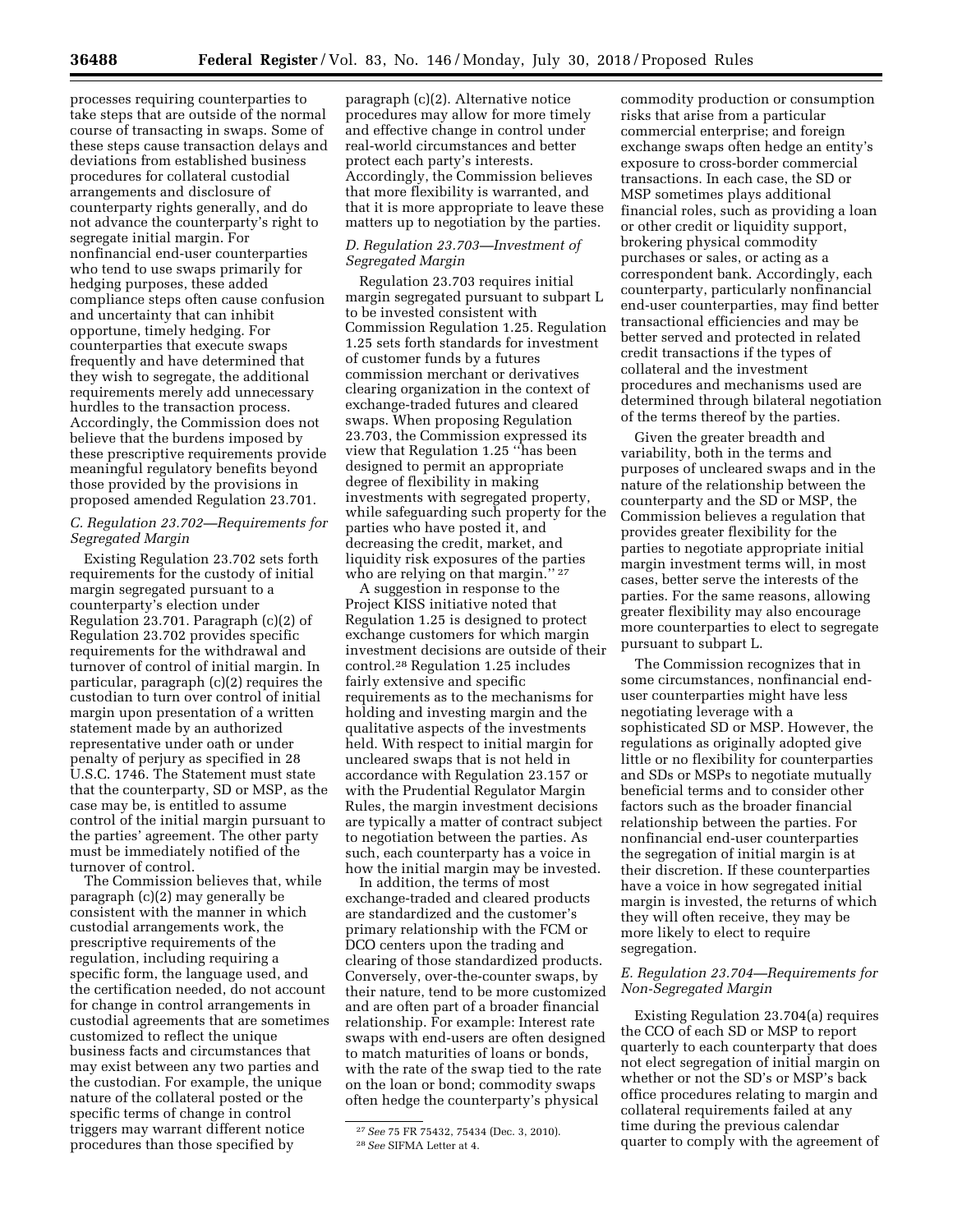the counterparties.29 The Commission believes it is unnecessary to specify that the CCO be the individual that makes such reports, so long as the information is provided to counterparties. For many firms, middle or back office staff, not the CCO, implement collateral management pursuant to the terms of each collateral management agreement. Those staff people are therefore better situated to assess compliance with agreements and to provide the quarterly report. Accordingly, there are likely personnel at each SD other than the CCO who are better situated to more accurately and efficiently provide the report.30 The Commission therefore proposes to require that the SD or MSP make the reports without specifying any particular person to perform that requirement. The Commission further proposes to simplify the language regarding timing of the required reports to eliminate uncertainty as to the regulation's meaning. With respect to paragraph (b) of the regulation, the Commission is proposing to specify that the reports required under paragraph (a) need be delivered only to counterparties who choose not to require segregation (as opposed to the current wording that simply says ''with respect to each counterparty'') to more closely follow the statutory language underlying this requirement.

#### **III. Request for Comment**

The Commission requests comments, generally, regarding the proposed changes to Regulations 23.700, 23.701, 23.702, 23.703, and 23.704. The Commission also specifically requests comment on the following questions:

• Are the proposed amendments to subpart L appropriate in light of the requirements of CEA section 4s(*l*) and in light of the commercial realities encountered by SDs, MSPs, and counterparties engaging in uncleared swap transactions?

• Should the Commission revise or eliminate any other provisions of subpart L? Are there additional ways in which the Commission can simplify, streamline, and reduce the costs of these regulations without impairing the rights and safeguards intended by CEA section 4s(*l*)?

• Do the proposed amendments appropriately preserve the rights of counterparties articulated in CEA section 4s(*l*)? Is the Commission's proposed interpretation of CEA section  $4s(\bar{l})(1)(A)$  reasonable given the commercial realities of uncleared swaps transactions and relationships between SDs and MSPs and their counterparties?

• As proposed, Regulation 23.701(a) provides that ''[a]t the beginning of the first swap transaction that provides for the exchange of Initial Margin'' an SD or MSP must notify the counterparty of its right to require segregation of initial margin. Should the Commission provide specific benchmark events that call for delivery of a segregation notification? If so, would entering into a master netting agreement or other contractual relationship be appropriate? What other events may be relevant for marking ''the beginning of the first swap transaction''? Should the Commission provide that the counterparty may request or opt to continue to receive an annual or some other periodic notification? Should the Commission provide that the counterparty may request or opt to receive notification at the beginning of each swap transaction?

• The Commission notes that the proposed deletion of paragraph (a)(2) of Regulation 23.701 (requirement to identify one or more custodians as an acceptable depository for segregated initial margin) also removes language specifying that one of the identified custodians ''be a creditworthy nonaffiliate.'' Under the Proposal, Regulation 23.702(a) would continue to require that the custodian ''must be a legal entity independent of both the swap dealer or major swap participant and the counterparty.'' Should the Commission adopt more specific financial or affiliation qualifications for the custodian that an SD or MSP uses as a depository for segregated initial margin, and if so, what should those qualifications be?

• Under Regulation 23.703(a), margin that is segregated pursuant to an election under Regulation 23.701 may only be invested consistent with Regulation 1.25. How has the limitation impacted counterparties' decisions to make an election under Regulation 23.701?

#### **IV. Related Matters**

### *A. Regulatory Flexibility Act*

The Regulatory Flexibility Act (''RFA'') requires Federal agencies to consider whether the regulations they propose will have a significant economic impact on a substantial number of small entities and, if so,

provide a regulatory flexibility analysis respecting the impact.31 Whenever an agency publishes a general notice of proposed rulemaking for any regulation, pursuant to the notice-and-comment provisions of the Administrative Procedure Act,<sup>32</sup> a regulatory flexibility analysis or certification typically is required.33 The Commission previously has established certain definitions of ''small entities'' to be used in evaluating the impact of its regulations on small entities in accordance with the RFA.34 The Commission has previously established that SDs, and MSPs and ECPs 35 are not small entities for purposes of the RFA.36

Accordingly, the Chairman, on behalf of the Commission, hereby certifies pursuant to 5 U.S.C. 605(b) that the Proposal will not have a significant economic impact on a substantial number of small entities.

# *B. Paperwork Reduction Act*

## 1. Background

The Paperwork Reduction Act of 1995 (''PRA'') 37 imposes certain requirements on Federal agencies (including the Commission) in connection with their conducting or sponsoring a collection of information as defined by the PRA. The Proposal would result in such a collection, as discussed below. A person is not required to respond to a collection of information unless it displays a currently valid control number issued by the Office of Management and Budget (''OMB''). The Proposal contains a collection of information for which the Commission has previously received a control number from OMB. The title for this collection of information is ''Disclosure and Retention of Certain Information Relating to Swaps Customer Collateral, OMB control number 3038– 0075.'' 38 Collection 3038–0075 is currently in force with its control number having been provided by OMB. The Commission is proposing to

revise collection 3038–0075 to

- 32 5 U.S.C. 553. The Administrative Procedure Act is found at 5 U.S.C. 500 *et seq.*
- 33*See* 5 U.S.C. 601(2), 603, 604, and 605. 34*See* Registration of Swap Dealers and Major Swap Participants, 77 FR 2613 (Jan. 19, 2012).
- 35Eligible contract participants, as defined in CEA section 1a(18), 7 U.S.C. 1a(18).

36*See* Further Definition of ''Swap Dealer,'' ''Security-Based Swap Dealer,'' ''Major Swap Participant,'' ''Major Security-Based Swap Participant" and "Eligible Contract Participant," 77 FR 30596, 30701 (May 23, 2012).

37 44 U.S.C. 3501 *et seq.* 

<sup>29</sup>Consistent with Staff Letter 14–132, the Commission confirms that the reporting requirement under Regulation 23.704 does not apply if no initial margin will be required as part of the swap transaction.

<sup>30</sup>The Commission notes that the CCO continues to be responsible, under Commission regulation 3.3, to report in the CCO annual report any material non-compliance issues involving back office procedure relating to margin and collateral requirements.

<sup>31</sup> 5 U.S.C. 601 *et seq.* 

<sup>38</sup>*See* OMB Control No. 3038-0075, *[https://](https://www.reginfo.gov/public/do/PRAOMBHistory?ombControlNumber=3038-0075#) [www.reginfo.gov/public/do/PRAOMBHistory?omb](https://www.reginfo.gov/public/do/PRAOMBHistory?ombControlNumber=3038-0075#) [ControlNumber=3038-0075#](https://www.reginfo.gov/public/do/PRAOMBHistory?ombControlNumber=3038-0075#)* (last visited June 29, 2017).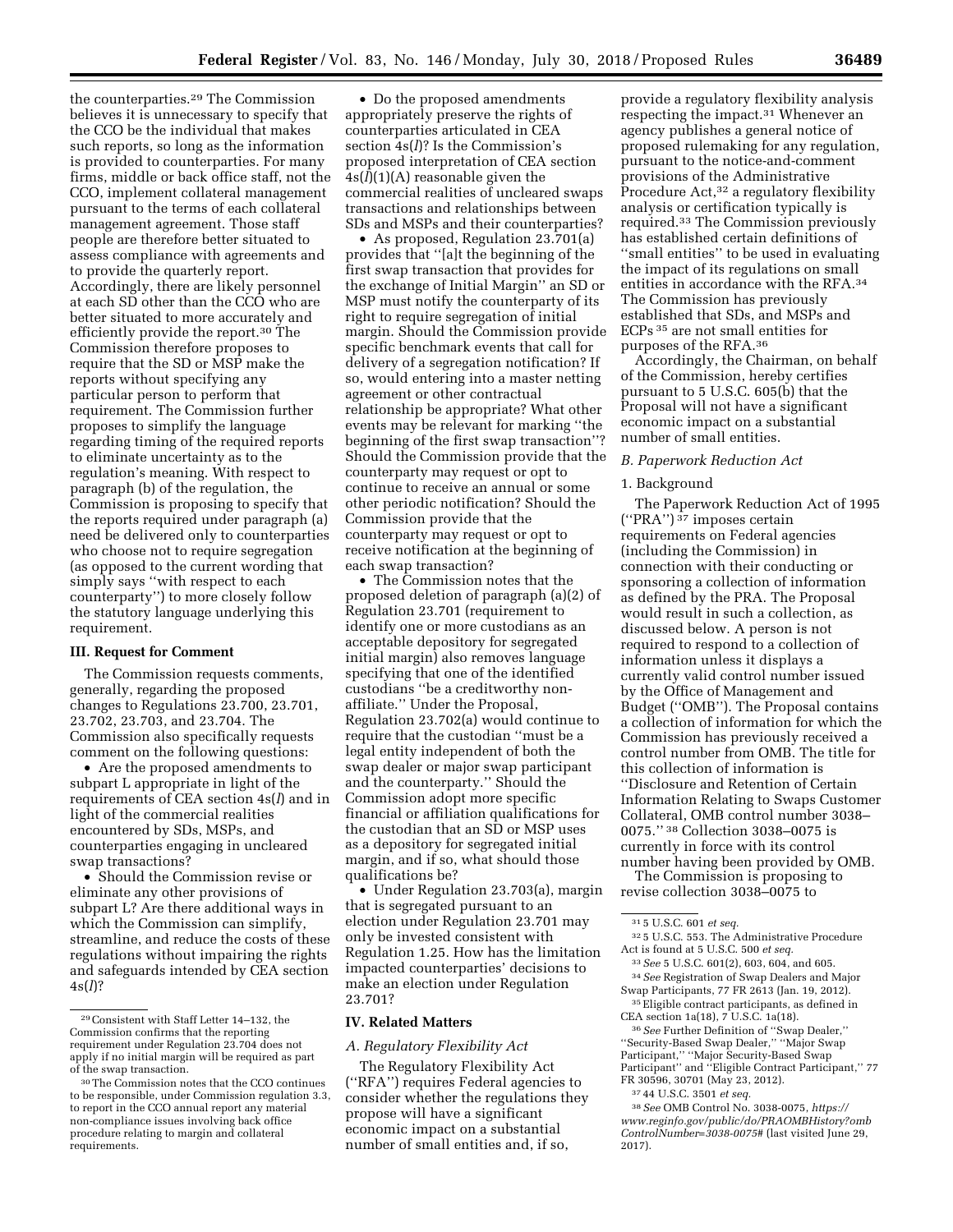incorporate proposed changes to reduce the number of notices a SD or MSP must provide to its counterparties with respect to the rights of such counterparties to segregate initial margin for uncleared swaps. The Commission does not believe the Proposal would impose any other new collections of information that require approval of OMB under the PRA.

### 2. Modification of Collection 3038–0075

The Proposal would modify collection 3038–0075 by eliminating the requirement that the notification of the right to segregate be provided on an annual basis to a specified officer of the counterparty such that the notice would only need to be provided once to each counterparty at the beginning of the first non-cleared swap transaction that provides for the exchange of initial margin. The Commission originally estimated that each SD and MSP would, on average, provide the segregation notice to approximately 1,300 counterparties each year and that the burden for preparing and furnishing the notice would be 2 hours, for an annual burden of 2,600 hours.39 The Commission is estimating that each SD and MSP would, on average, have approximately 300 new counterparties each year for a total burden of 600 hours per registrant. Accordingly, the Commission is proposing to revise its overall burden estimate associated with Regulation 23.701 for this collection by reducing the per registrant annual burden by 2,000 hours.

## *C. Cost-Benefit Considerations*

## 1. Background

Section 15(a) of the CEA requires the Commission to consider the costs and benefits of its actions before promulgating a regulation under the CEA or issuing certain orders.40 Section 15(a) further specifies that the costs and benefits shall be evaluated in light of five broad areas of market and public concern: (1) Protection of market participants and the public; (2) efficiency, competitiveness, and financial integrity of futures markets; (3) price discovery; (4) sound risk management practices; and (5) other public interest considerations. With respect to the proposed regulation changes discussed above, the Commission considers the costs and benefits resulting from its discretionary determinations with respect to the section 15(a) factors, and seeks comments from interested persons

regarding the nature and extent of such costs and benefits.

2. Regulations 23.700, 23.701, 23.702 and 23.703—Notification of Right to Initial Margin Segregation

The baseline for these cost and benefit considerations is the status quo, which is existing market conditions and practice in response to the requirements of current §§ 23.700, 23.701, 23.702, and 23.703.41 Subpart L: (1) Requires SDs or MSPs to notify counterparties of the right to segregate initial margin; (2) establishes certain procedures regarding the notification; and (3) establishes certain requirements for the initial margin segregation arrangements.

The Commission is proposing a more flexible approach that reduces some regulatory burdens that provide little or no corresponding benefit. The Proposal would eliminate the definition of ''Margin'' because it would no longer be needed. The Proposal would also revise when the segregation notice is required. Additionally, the Proposal would eliminate the requirements that (1) the SD or MSP provide the segregation notice to an officer of the counterparty with specific qualifications, and  $(2)$  the SD or MSP obtain the counterparty's confirmation of receipt of the segregation notice. Finally, the Proposal would allow the parties to establish the notice of change of control provisions and the commercial arrangements for investment of segregated collateral by contract instead of imposing specific requirements.

### (i) Cost and Benefit Considerations

The general purpose of the changes proposed is to reduce burdens and improve the benefits intended by subpart L. The Commission preliminarily believes the proposed changes to subpart L would not impose any new requirements on registrants and instead would reduce or make the regulations more flexible allowing market participants to use standard market practices regarding the implementation of the initial margin segregation requirements. The simplification of the notification requirements would likely reduce the time needed to complete the notification process and may facilitate more efficient and timely trading for new customer relationships. The proposed changes would also reduce costs by eliminating the requirements for those swaps that must comply with the Prudential Regulator Margin Rules mandatory

margin requirements. In addition, the changes will provide benefits to the parties to swaps by allowing the parties to establish by contract the terms for collateral management and for change in control and investment of segregated initial margin in a manner that better suits their business needs. To the extent the parties would be able to negotiate more efficient segregation agreements and agree to investment arrangements that generate higher returns that are passed on to the counterparty, as is most often the case for uncleared swaps, the parties would benefit. The Commission believes that the simplification of the requirements and greater flexibility will therefore encourage more counterparties to elect to segregate initial margin.

As noted above, in some circumstances, nonfinancial end-user counterparties might have less negotiating leverage when negotiating the terms of segregation agreements with experienced SDs or MSPs. Reducing the prescriptive requirements in the current rule could therefore reduce protections for the counterparties. However, it is not clear how incentives or disincentives may impact the negotiating choices of SDs and MSPs as well as the counterparties and therefore the extent to which the requirements provide protections. For example, regarding the choice of investments, the SD or MSP may seek to restrict investments to the most liquid investments that would be easily liquidated if the counterparty defaults. Those liquid investments, which would likely be similar to the investments permitted under Regulation 1.25, may in turn generate lower returns passed on to the SD/MSP's counterparties. Conversely, the current regulations give little or no flexibility for counterparties and SDs or MSPs to negotiate mutually beneficial terms and consider other factors such as the broader financial relationship between the parties. Furthermore, for nonfinancial end-user counterparties, the segregation of initial margin is discretionary. If the counterparties have no voice in how segregated initial margin is invested, there may be less incentive for the counterparty to elect to require segregation.

The Commission believes that the proposed changes to subpart L might lead to reduced costs for registrants, because they would no longer have to comply with some of the more prescriptive requirements imposed by the regulations. The Commission is, however, unable to quantify the potential cost savings because the cost savings depend on numerous factors that are particular to each SD or MSP

<sup>39</sup>*See* 78 FR at 66631.

<sup>40</sup> 7 U.S.C. 19(a).

<sup>41</sup>*See* 78 FR at 66632–36 (discussing the costbenefit considerations with regard to the segregation regulation).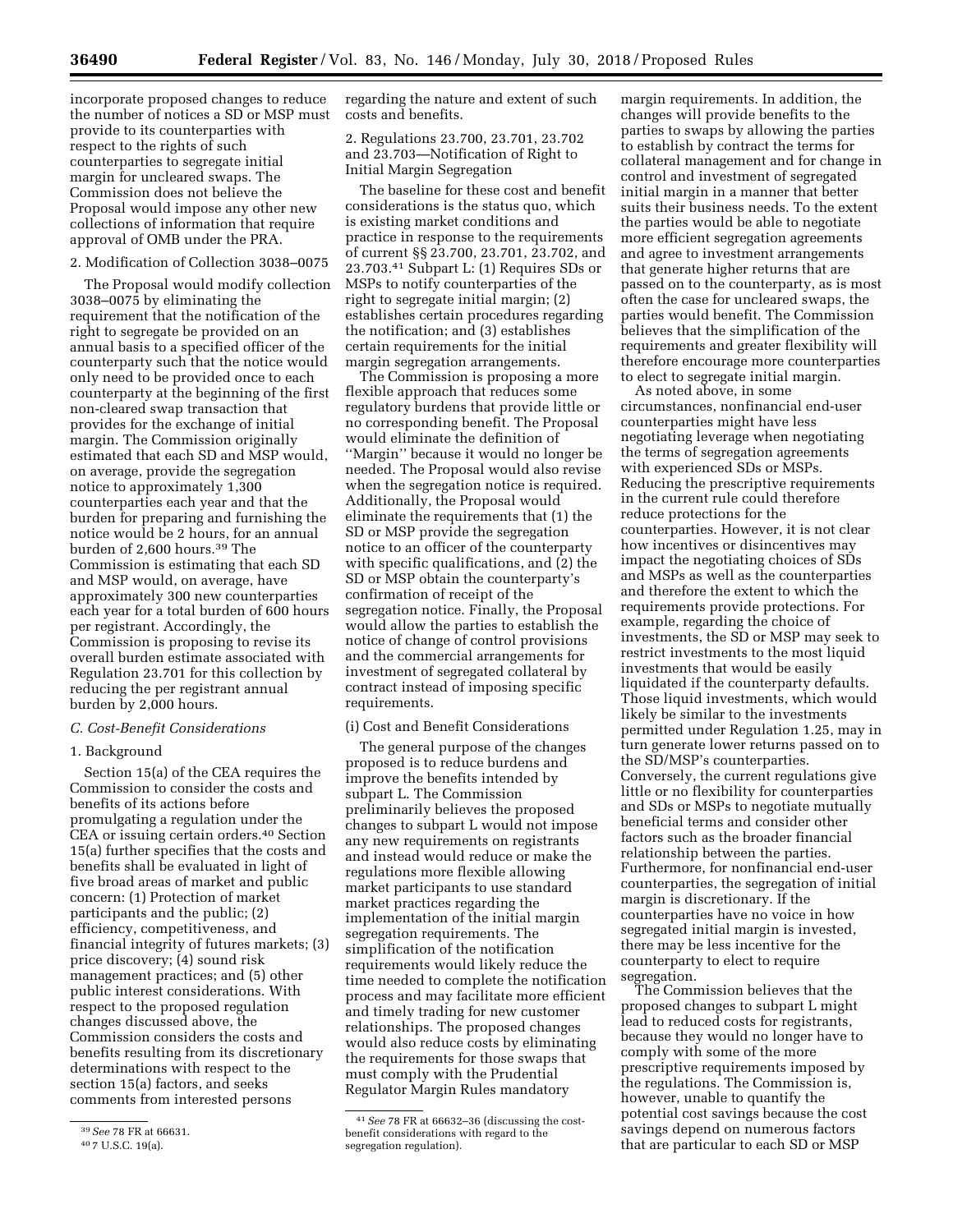and each counterparty relationship. For example, the factors affecting the costs involved could include: The size and complexity of an SD's dealing activities, the complexity of the swap transactions, the level of sophistication of each counterparty, the degree to which automated notice technologies may be used to satisfy these requirements, and the nature of the custodial and investment documents in particular segregation arrangements.

#### (ii) Section 15(a) Considerations

a. Protection of Market Participants and the Public

Subpart L is intended to provide counterparties to SDs and MSPs with notice of the right to elect to segregate initial margin. The Commission recognizes that the proposed changes to make the regulations less prescriptive might potentially negatively impact the goal of protecting market participants by removing specific requirements for the segregation agreements. However, the Commission is of the view that the intended purpose and benefits of subpart L remain in place because the Proposal continues to implement the statutory requirements. In addition, the parties and the selected custodian would now have the flexibility to establish requirements for margin segregation through negotiated contracts that meet their respective needs, thereby providing market participants with the flexibility and opportunity to protect themselves better by contract. Finally, the greater flexibility provided by the amended regulations may increase the voluntary use of initial margin segregation by counterparties, a process that was intended to provide better protection for the counterparty in the event of default by the SD or MSP.

b. Efficiency, Competitiveness, and Financial Integrity of Markets

Subpart L promotes the financial integrity of markets by providing for the protection of counterparty collateral and by mitigating systemic risk that may result from the loss of access to the collateral in the event of a counterparty default. As discussed above, given that registrants would still be expected to enter into segregation arrangements with counterparties that elect to segregate, and, with the amendments, registrants would now be able to develop segregation arrangements tailored to their businesses and swap transactions, the Commission is of the view that the proposed changes likely would have a positive impact on market integrity.

The Commission preliminarily believes that the proposed amendments will not have a significant impact on the competiveness or efficiency of markets because this rulemaking only affects how collateral is protected and segregated but not how market participants elect to trade.

#### c. Price Discovery

The Commission believes the proposed amendments to subpart L will not have a significant effect on price discovery.

#### d. Sound Risk Management

Subpart L provides for the management and protection of counterparty collateral and therefore mitigates the risk of loss of access to the collateral, which loss can have an adverse impact on registrants, counterparties and the U.S. financial markets. As discussed, the proposed changes remove certain prescriptive requirements, but do not alter the overall principles of the existing requirements of subpart L. Therefore, the Commission is of the view that sound risk management practices will not be adversely impacted by the proposed changes.

e. Other Public Interest Considerations

The Commission has not identified any other public purpose considerations for the proposed changes to subpart L.

### (iii) Request for Comment

The Commission invites comment on its preliminary consideration of the costs and benefits associated with the proposed changes to subpart L, especially with respect to the five factors the Commission is required to consider under CEA section 15(a). In addressing these areas and any other aspect of the Commission's preliminary cost-benefit considerations, the Commission encourages commenters to submit any data or other information they may have quantifying and/or qualifying the costs and benefits of the proposal. The Commission also specifically requests comment on the following questions:

• To what extent do the proposed amendments reduce or increase burdens and costs for SDs or MSPs or their counterparties?

• To what extent do the proposed amendments impact collateral management risk considerations?

• Will there be any effects on the financial system if initial margin is not invested pursuant to Regulation 1.25? If yes, please explain.

• Are counterparties to SDs or MSPs at a substantial disadvantage when

negotiating the terms for segregation arrangements that would no longer be required if the proposed amendments are adopted? Would that disadvantage cause them to receive unfair terms on those segregation arrangements? Are there mitigating factors?

• Would the elimination of the requirement to list at least one nonaffiliated custodian and the cost of the custodial services have an effect on the selection of an independent custodian and the cost of the services to the non-SD/MSP counterparty? If yes, please explain.

### *D. Antitrust Considerations*

Section 15(b) of the CEA requires the Commission to take into consideration the public interest to be protected by antitrust laws and endeavor to take the least anticompetitive means of achieving the purposes of the CEA, in issuing any order or adopting any Commission rule or regulation (including any exemption under section 4(c) or 4c(b)), or in requiring or approving any bylaw, rule, or regulation of a contract market or registered futures association established pursuant to section 17 of the CEA.42

The Commission believes that the public interest to be protected by the antitrust laws is generally to protect competition. The Commission requests comment on whether the proposed rule implicates any other specific public interest to be protected by the antitrust laws.

The Commission has considered the proposed rule to determine whether it is anticompetitive and has preliminarily identified no anticompetitive effects. The Commission requests comment on whether the proposed rule is anticompetitive and, if it is, what the anticompetitive effects are.

Because the Commission has preliminarily determined that the proposed rule is not anticompetitive and has no anticompetitive effects, the Commission has not identified any less anticompetitive means of achieving the purposes of the Act. The Commission requests comment on whether there are less anticompetitive means of achieving the relevant purposes of the Act that would otherwise be served by adopting the proposed rule.

# **List of Subjects in 17 CFR Part 23**

Custodians, Major swap participants, Margin, Segregation, Swap dealers, Swaps, Uncleared swaps.

For the reasons stated in the preamble, the Commodity Futures

<sup>42</sup>*See* 7 U.S.C. 19(b).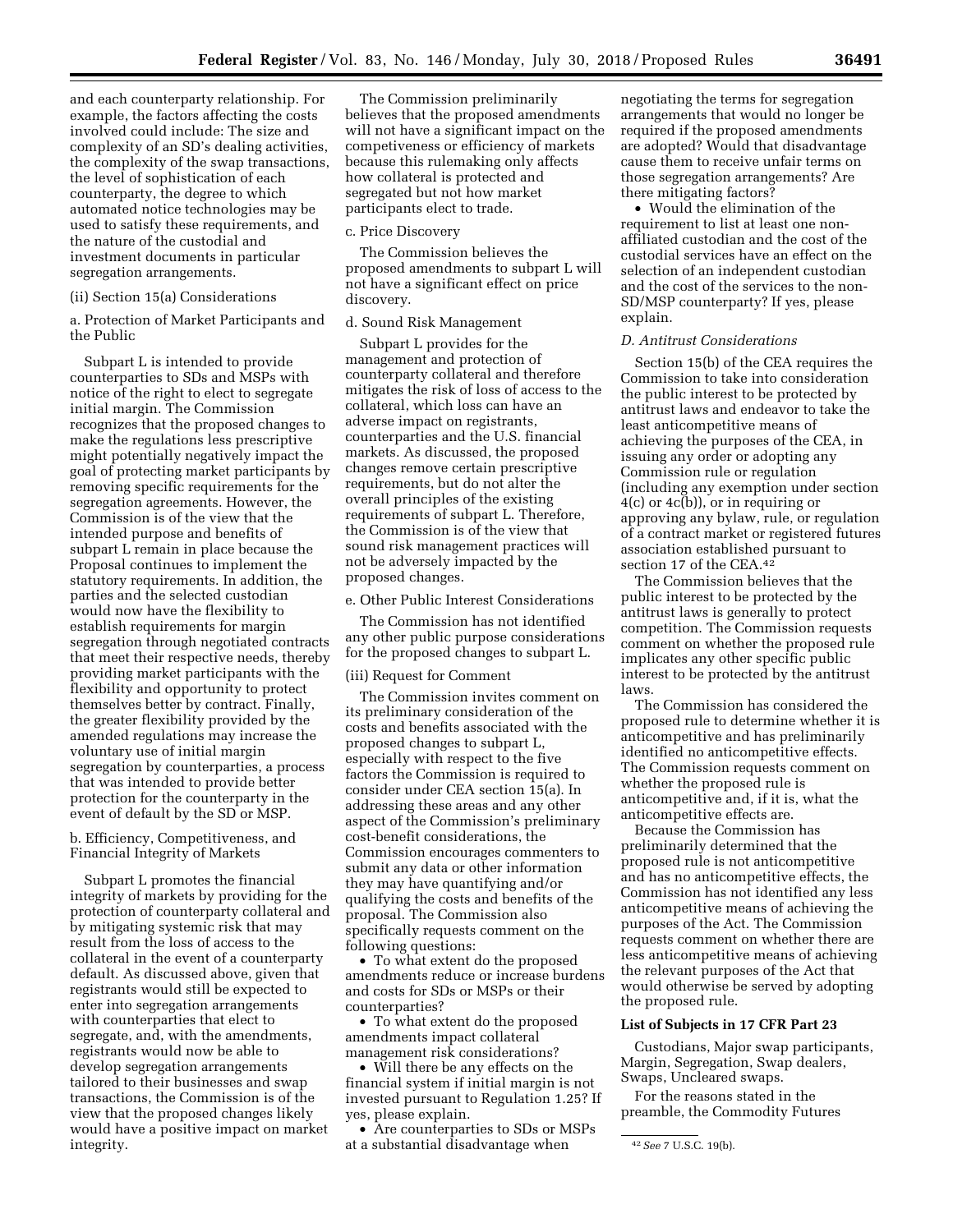Trading Commission proposes to amend 17 CFR part 23 as follows:

## **PART 23—SWAP DEALERS AND MAJOR SWAP PARTICIPANTS**

■ 1. The authority citation for part 23 continues to read as follows:

**Authority:** 7 U.S.C. 1a, 2, 6, 6a, 6b, 6b–1, 6c, 6p, 6r, 6s, 6t, 9, 9a, 12, 12a, 13b, 13c, 16a, 18, 19, 21.

Section 23.160 also issued under 7 U.S.C. 2(i); Sec. 721(b), Pub. L. 111–203, 124 Stat. 1641 (2010).

■ 2. Revise subpart L to read as follows:

#### **Subpart L—Segregation of Assets Held as Collateral in Uncleared Swap Transactions**  Sec.

- 23.700 Definitions.<br>23.701 Notification 23.701 Notification of right to segregation.<br>23.702 Requirements for segregated initial Requirements for segregated initial
- margin. 23.703 Investment of segregated initial
- margin.
- 23.704 Requirements for non-segregated margin.

### **Subpart L—Segregation of Assets Held as Collateral in Uncleared Swap Transactions**

## **§ 23.700 Definitions.**

As used in this subpart:

*Initial Margin* means money, securities, or property posted by a party to a swap as performance bond to cover potential future exposures arising from changes in the market value of the position.

*Segregate* means to keep two or more items in separate accounts, and to avoid combining them in the same transfer between two accounts.

*Variation Margin* means a payment made by or collateral posted by a party to a swap to cover the current exposure arising from changes in the market value of the position since the trade was executed or the previous time the position was marked to market.

### **§ 23.701 Notification of right to segregation.**

(a) At the beginning of the first swap transaction that provides for the exchange of Initial Margin, a swap dealer or major swap participant must notify the counterparty that the counterparty has the right to require that any Initial Margin the counterparty provides in connection with such transaction be segregated in accordance with §§ 23.702 and 23.703, except in those circumstances where segregation is mandatory pursuant to § 23.157 or rules adopted by the prudential regulators pursuant to section  $4s(e)(2)(A)$  of the Act.

(b) The right referred to in paragraph (a) of this section does not extend to Variation Margin.

(c) If the counterparty elects to segregate Initial Margin, the terms of segregation shall be established by written agreement.

(d) A counterparty's election, if applicable, to require segregation of Initial Margin or not to require such segregation, may be changed at the discretion of the counterparty upon written notice delivered to the swap dealer or major swap participant, which changed election shall be applicable to all swaps entered into between the parties after such delivery.

### **§ 23.702 Requirements for segregated initial margin.**

(a) The custodian of Initial Margin, segregated pursuant to an election under § 23.701, must be a legal entity independent of both the swap dealer or major swap participant and the counterparty.

(b) Initial Margin that is segregated pursuant to an election under § 23.701 must be held in an account segregated for, and on behalf of, the counterparty, and designated as such. Such an account may, if the swap dealer or major swap participant and the counterparty agree, also hold Variation Margin.

(c) Any agreement for the segregation of Initial Margin pursuant to this section shall be in writing, shall include the custodian as a party, and shall provide that any instruction to withdraw Initial Margin shall be in writing and that notification of the withdrawal shall be given immediately to the nonwithdrawing party.

#### **§ 23.703 Investment of segregated initial margin.**

The swap dealer or major swap participant and the counterparty may enter into any commercial arrangement, in writing, regarding the investment of Initial Margin segregated pursuant to § 23.701 and the related allocation of gains and losses resulting from such investment.

### **§ 23.704 Requirements for non-segregated margin.**

(a) Each swap dealer or major swap participant shall report to each counterparty that does not choose to require segregation of Initial Margin pursuant to § 23.701(a), on a quarterly basis, no later than the fifteenth business day after the end of the quarter, that the back office procedures of the swap dealer or major swap participant relating to margin and collateral requirements are in compliance with the agreement of the counterparties.

(b) The obligation specified in paragraph (a) of this section shall apply no earlier than the 90th calendar day after the date on which the first swap is transacted between the counterparty and the swap dealer or major swap participant.

Issued in Washington, DC, on July 24, 2018, by the Commission.

### **Christopher Kirkpatrick,**

*Secretary of the Commission.* 

**Note:** The following appendices will not appear in the Code of Federal Regulations.

## **Appendices to Segregation of Assets Held as Collateral in Uncleared Swap Transactions—Commission Voting Summary, Chairman's Statement, and Commissioner's Statement**

## **Appendix 1—Commission Voting Summary**

On this matter, Chairman Giancarlo and Commissioners Quintenz and Behnam voted in the affirmative. No Commissioner voted in the negative.

### **Appendix 2—Statement of Chairman J. Christopher Giancarlo**

After more than four years of administering the final rules in subpart L of part 23 (Commission Regulations 23.700–23.704), CFTC staff have observed that the detailed requirements of these regulations have been difficult and burdensome for swap dealers to satisfy. The requirements have also caused some confusion by end user counterparties who rely on our markets to hedge commercial risk. These observations were supported by comments made in response to the Commission's Project KISS initiative.

Congress mandated that counterparties of swap dealers be given a choice regarding whether or not they elect the protections that come from segregation of initial margin collateral, which I support. Part of this important decision is protected by making sure the counterparty clearly, and easily, understands its rights. It appears that very few swap counterparties have exercised their right to make that choice. Part of the reluctance may be because that choice is accompanied by a range of overly complicated regulatory requirements and obligations.

The swaps market is a marketplace of professional market participants. It is closed to retail participation. Public policy is not well served by imposing prescriptive consumer and investor protections in markets that exclusively serve professional market participants.

This proposal looks to reduce the burdens, costs and confusion that have proved counterproductive and discouraged the election of segregation. This proposal will also make it more efficient for counterparties, such as pension funds, insurance companies, and community banks, to be able to elect segregation and receive those protections while hedging their risk in the swaps markets.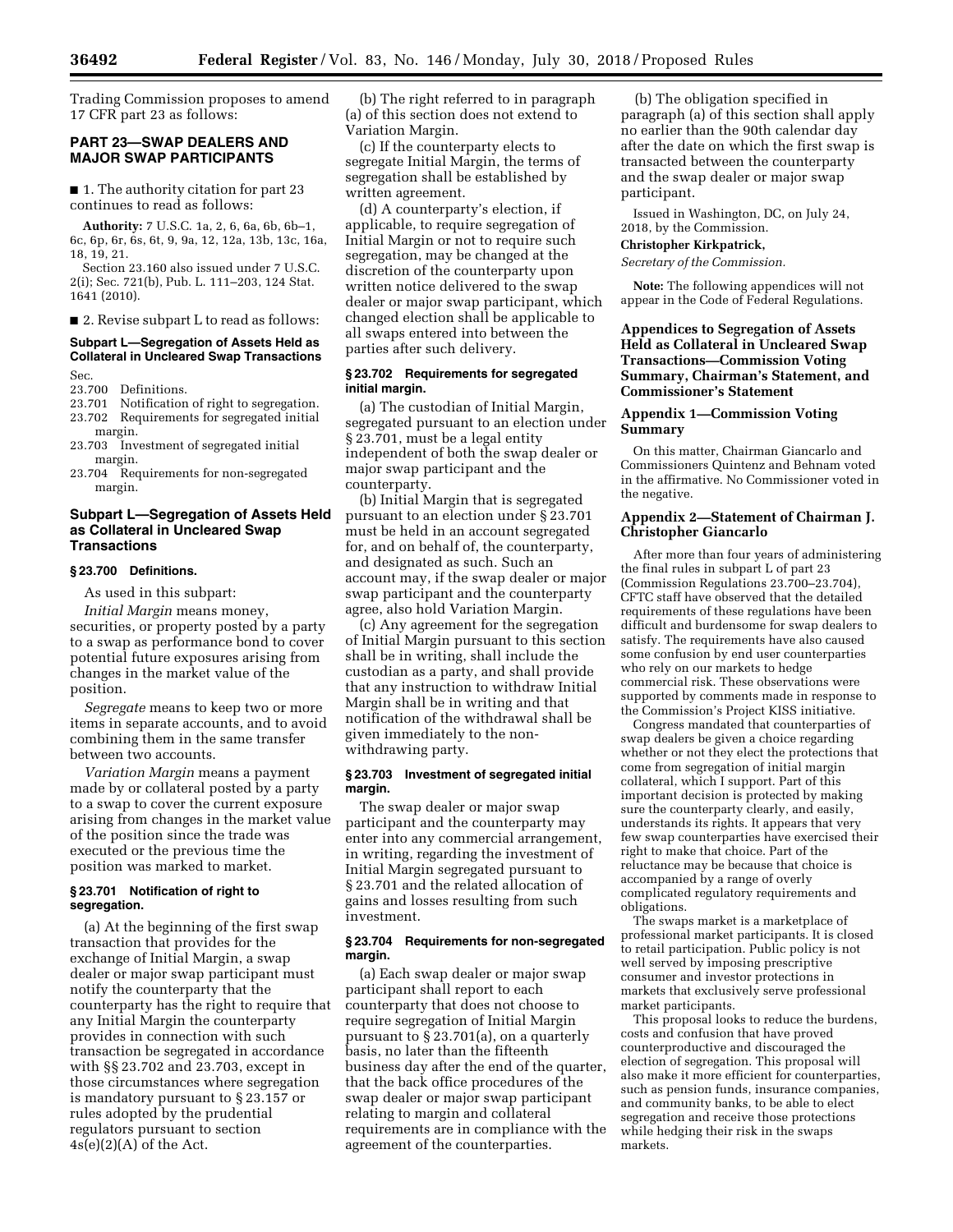As part of the proposal, the Commission would permit more flexibility in custodial arrangements and margin investment. Rather than the current prescriptive requirements of the regulation, it would leave it up to commercial negotiation by professional trading counterparties. Another change is removing the overly prescriptive requirement that initial margin segregation be invested pursuant to Commission Regulation 1.25, in the anticipation that doing so could encourage more segregation elections.

Enabling the election of segregation is a bipartisan goal, starting with a unanimous Commission rulemaking by a previous commission. Now with time and experience, we see that this goal could be more easily met, and changes to the rules are appropriate to better further these important public policy objectives.

I support this proposed rule from the Division of Swap Dealer & Intermediary Oversight. I look forward to hearing comments on the proposal.

### **Appendix 3—Concurring Statement of Commissioner Rostin Behnam**

I respectfully concur with the Commodity Futures Trading Commission's (the ''Commission'' or ''CFTC'') approval of its proposed rule (the ''Proposal'') regarding amendments to subpart L of the Commission's Regulations (''Segregation of Assets Held as Collateral in Uncleared Swap Transactions'' consisting of Regulations 23.700 through 23.704), which implement Section 4s(*l*) of the Commodity Exchange Act (''CEA'' or the ''Act''). While I have strong reservations about the Commission's proposed interpretation of CEA section 4s(*l*) and its slash and burn approach to ''simplify'' requirements for swap dealers (''SDs'') and major swap participants (''MSPs'') absent meaningful consideration of the impact on swap counterparties, I am hopeful that the Proposal's solicitation of comments on these key points will produce a balanced record from which to adopt a final rule that more precisely simplifies the current requirements and provides tailored regulatory relief.

Since joining the Commission, I have emphasized both my strong opposition to any rollbacks of Dodd-Frank initiatives and my belief that, while a more principles-based approach may be suitable in certain situations, any changes must be narrowly targeted to ensure that core reforms remain whole and intact. I am concerned that this Proposal forgoes a surgical approach in favor of a blunt, insensitive strike at the purpose of the statute and implementing regulations.

While the preamble purports that the Proposal is supported by Commission experience, in reality the Commission heavily relies on a few comment letters from a limited segment of the market submitted in response to its ''Project KISS'' initiative. In the absence of corroborative evidence from those most impacted by the Proposal—nonfinancial end-users and financial end-users without ''material swaps exposure,'' as defined in the CFTC Margin Rule 1—I am concerned that the Commission's proposed

amendments take too much of a shoot first, ask questions later tactic. While I am supportive of the Project KISS initiative, I believe that the exercise requires a more diligent approach to evaluating the potential impact of proposing amendments to existing rules.

My greatest concerns with the Proposal relate to the Commission's proposed interpretation of the notice requirement in CEA section 4s(*l*)(1) and the proposed removal of all limitations on the investment of margin that is segregated pursuant to an election under Regulation 23.701. As I explain below, I am concerned that the Proposal's focus on reducing burdens to SDs and MSPs through amending the rules in subpart L may obscure valid issues regarding implementation—matters which may be resolved through more precise amendments with less chance of negatively impacting market participants.

The Commission previously interpreted the language in CEA section  $4s(l)(1)(A)$  "as a segregation right that can be elected or renounced by the SD's or MSP's counterparty."<sup>2</sup> Citing the plain language of the statute, the Commission noted Congress's emphasis on the importance of the ability of a counterparty to elect to have its collateral segregated by describing segregation as a ''right.'' 3 Regarding this ''right,'' the Commission understood that, ''the statute does not merely grant counterparties the legal right to segregation; it specifically requires that the existence of this right be communicated to them.'' 4 At a minimum, the Commission determined that this requirement is met when an SD or MSP provides notification to a counterparty at least once in each calendar year in which the SD or MSP enters a swap with the counterparty.5 At the time, the Commission recognized that requiring notification on a transaction-by-transaction basis—*e.g.,* ''at the beginning of *a* swap transaction,'' 6 may be overly costly and burdensome, and that annual notification ''ensures that the right to segregation is called to the attention of the counterparties reasonably close in time to the point at which they make decisions regarding the handling of collateral for *particular*  swaps transactions."<sup>7</sup> While the Commission considered requiring only an initial notification, it rejected that approach, noting the importance of the counterparty's right to elect to have its collateral segregated, and the minimal administrative burden on SDs and MSPs.8

6 7 U.S.C. 6s(*l*)(1)(A) (emphasis added).

7 78 FR at 66635 (emphasis added); *see also* 78 FR at 66633 (adding that annual notice offers this benefit ''without requiring excessive or repetitive notification in cases where a counterparty engages in multiple swaps with a particular SD or MSP over the course of a year.'').

8 78 FR at 66633 (''The Commission believes that the cost of requiring SDs and MSPs to deliver one

The Commission and subpart L are largely silent with regard to content and delivery manner and method of the notice required by CEA section 4s(*l*)(1)(A) other than provisions in Regulation 23.701(a)(1) and (2) requiring the notification to identify one or more creditworthy, independent custodians and to include information regarding the price of segregation for each custodian, to the extent the SD or MSP has such information.9 Though not specifically required by CEA section  $4s(l)(1)(A)$ , the Commission determined that this limited set of disclosures represents information material to a counterparty's informed decision making process regarding exercise of the right to segregation and when considering a segregation package offered by an SD or  $M\ddot{\mathrm{S}}P^{10}$ 

The Proposal would amend subpart L, in part, to require a single, one-time notification to a counterparty of their right to require segregation of any initial margin the counterparty provides in connection with all transactions following the first transaction that provides for the exchange of initial margin. The Proposal would also entirely remove Regulations 23.701(a)(2) and (3), generally finding that, since very few counterparties elect to require segregation, the underlying activity of ''confirming which custodians are available'' is ''unnecessarily burdensome'' and that pricing for segregation may vary, is normally subject to negotiation, and can be discussed when the counterparty indicates an interest in segregation. Consistent with CEA section 4s(*l*)(1)(B), the Proposal preserves the ability of a counterparty to change its election upon written notice.

In proposing these amendments, the Commission appears to be taking the view that a counterparty's decision with regard to segregation is made with respect to a trading relationship with a particular SD or MSP at the relationship's inception, and that while these types of counterparties are sophisticated enough to elect segregation and negotiate the terms of segregation arrangements, the annual receipt of a notice reminding them that they may change their election at any time is confusing. It also assumes that evidence of minimal uptake of

notification per year to each counterparty is not overly burdensome, particularly when one considers the importance of the counterparty's decision to require segregation and the large dollar volume of business that is typically done by SDs and MSPs.'').

9 17 CFR 23.701(a)(2) and (3). While Commission Regulation 23.701(d) requires the SD or MSP to obtain confirmation of receipt of the segregation notification, since 2014, the Commission has permitted SDs and MSPs to rely on negative consent for purposes of Regulation 23.701(d), provided that the notice under Regulation 23.701(a) includes a prominent and unambiguous statement to that effect. *See* CFTC Staff Letter No. 14–132 (Oct. 31, 2014) at 7, available at *[https://](https://www.cftc.gov/sites/default/files/idc/groups/public/@lrlettergeneral/documents/letter/14-132.pdf) [www.cftc.gov/sites/default/files/idc/groups/public/](https://www.cftc.gov/sites/default/files/idc/groups/public/@lrlettergeneral/documents/letter/14-132.pdf)  [@lrlettergeneral/documents/letter/14-132.pdf;](https://www.cftc.gov/sites/default/files/idc/groups/public/@lrlettergeneral/documents/letter/14-132.pdf) See also* Transcript of the NFA Swap Dealer Examinations Webinar at 6 (Jan. 18, 2018), *available at [https://www.nfa.futures.org/members/member](https://www.nfa.futures.org/members/member-resources/files/transcripts/sdexamswebinartranscriptjan2018.pdf)[resources/files/transcripts/sdexamswebinar](https://www.nfa.futures.org/members/member-resources/files/transcripts/sdexamswebinartranscriptjan2018.pdf) [transcriptjan2018.pdf.](https://www.nfa.futures.org/members/member-resources/files/transcripts/sdexamswebinartranscriptjan2018.pdf)* 

10*See* 78 FR at 66624.

<sup>1</sup> 17 CFR 23.150–23.159, 23.161.

<sup>2</sup>Protection of Collateral of Counterparties to Uncleared Swaps; Treatment of Securities in a Portfolio Margining Account in a Commodity Broker Bankruptcy, 78 FR 66621, 66623 (Nov. 6, 2013).

<sup>3</sup> *Id.* at 66623 and 66625.

<sup>4</sup> *Id.* at 66625.

<sup>5</sup> *Id.;* 17 CFR 23.701(e).